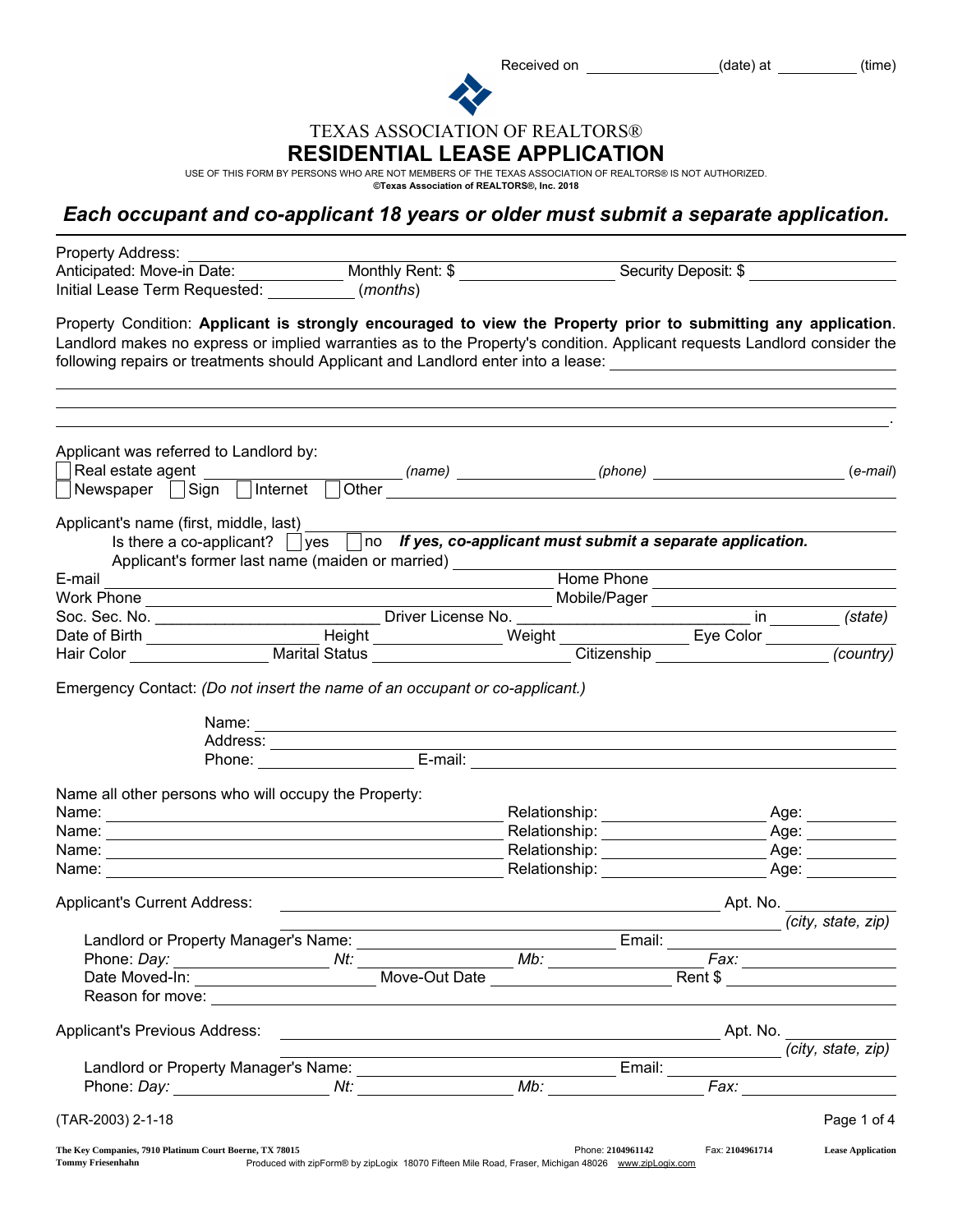| Residential Lease Application concerning          |                                             |                                                                                                                                                                     |                       |                                                      |                                          |
|---------------------------------------------------|---------------------------------------------|---------------------------------------------------------------------------------------------------------------------------------------------------------------------|-----------------------|------------------------------------------------------|------------------------------------------|
|                                                   |                                             |                                                                                                                                                                     |                       |                                                      |                                          |
|                                                   |                                             |                                                                                                                                                                     |                       |                                                      |                                          |
|                                                   |                                             |                                                                                                                                                                     |                       |                                                      |                                          |
|                                                   |                                             |                                                                                                                                                                     |                       |                                                      | (street, city, state, zip)               |
|                                                   |                                             |                                                                                                                                                                     |                       |                                                      |                                          |
|                                                   |                                             |                                                                                                                                                                     |                       |                                                      |                                          |
|                                                   |                                             |                                                                                                                                                                     |                       |                                                      |                                          |
|                                                   |                                             | E-mail: Start Date: Cross Monthly Income: \$<br>Note: If Applicant is self-employed, Landlord may require one or more previous year's tax return attested by a CPA, |                       |                                                      |                                          |
|                                                   | attorney, or other tax professional.        |                                                                                                                                                                     |                       |                                                      |                                          |
|                                                   |                                             |                                                                                                                                                                     |                       |                                                      |                                          |
|                                                   |                                             |                                                                                                                                                                     |                       |                                                      | (street, city, state, zip)               |
|                                                   |                                             |                                                                                                                                                                     |                       |                                                      |                                          |
|                                                   |                                             |                                                                                                                                                                     |                       |                                                      |                                          |
|                                                   |                                             |                                                                                                                                                                     |                       |                                                      |                                          |
|                                                   |                                             |                                                                                                                                                                     |                       |                                                      |                                          |
|                                                   |                                             |                                                                                                                                                                     |                       |                                                      |                                          |
|                                                   |                                             |                                                                                                                                                                     |                       |                                                      |                                          |
| List all vehicles to be parked on the Property:   |                                             |                                                                                                                                                                     |                       |                                                      |                                          |
| <b>Type</b>                                       | Year<br>Make                                | Model                                                                                                                                                               |                       | License Plate No./State                              | Mo.Pymnt.                                |
|                                                   |                                             |                                                                                                                                                                     |                       |                                                      |                                          |
|                                                   |                                             |                                                                                                                                                                     |                       |                                                      |                                          |
|                                                   |                                             |                                                                                                                                                                     |                       |                                                      |                                          |
|                                                   |                                             | Will any pets (dogs, cats, birds, reptiles, fish, and other pets) be kept on the Property? $ $ yes $ $ no                                                           |                       |                                                      |                                          |
| If yes, list all pets to be kept on the Property: |                                             |                                                                                                                                                                     |                       |                                                      |                                          |
|                                                   |                                             |                                                                                                                                                                     |                       | <b>Rabies</b>                                        |                                          |
| <u>Type &amp; Breed</u>                           | <b>Name</b>                                 | Color Weight Age in Yrs. Gender                                                                                                                                     | Neutered?<br>Y.<br> N | Declawed?<br>$Y$ $ N$<br>Y N                         | Shots Current? Bite History?<br>$Y$ $ N$ |
|                                                   |                                             |                                                                                                                                                                     | Y.<br> N              | $Y \Box N$<br>$Y\Box N$                              | $Y \Box N$                               |
|                                                   |                                             |                                                                                                                                                                     | Y<br>N                | $Y \cap N$<br>$Y \Box N$<br>$\overline{\phantom{0}}$ | Y<br>N                                   |
|                                                   |                                             |                                                                                                                                                                     | Y<br>N                | Y<br>N<br>Y                                          | N<br>Y<br>N                              |
|                                                   |                                             |                                                                                                                                                                     |                       |                                                      |                                          |
| <u>Yes</u><br><u>No</u>                           |                                             |                                                                                                                                                                     |                       |                                                      |                                          |
|                                                   |                                             | Will any waterbeds or water-filled furniture be on the Property?                                                                                                    |                       |                                                      |                                          |
|                                                   |                                             | Does anyone who will occupy the Property smoke?                                                                                                                     |                       |                                                      |                                          |
|                                                   | Will Applicant maintain renter's insurance? |                                                                                                                                                                     |                       |                                                      |                                          |
|                                                   |                                             | Is Applicant or Applicant's spouse, even if separated, in military?                                                                                                 |                       |                                                      |                                          |
|                                                   |                                             | If yes, is the military person serving under orders limiting the military person's stay to one                                                                      |                       |                                                      |                                          |
|                                                   | year or less?                               |                                                                                                                                                                     |                       |                                                      |                                          |
|                                                   | Has Applicant ever:                         |                                                                                                                                                                     |                       |                                                      |                                          |
|                                                   | been evicted?                               |                                                                                                                                                                     |                       |                                                      |                                          |
|                                                   |                                             | been asked to move out by a landlord?                                                                                                                               |                       |                                                      |                                          |
|                                                   |                                             | breached a lease or rental agreement?                                                                                                                               |                       |                                                      |                                          |
|                                                   | filed for bankruptcy?                       |                                                                                                                                                                     |                       |                                                      |                                          |
|                                                   | lost property in a foreclosure?             |                                                                                                                                                                     |                       |                                                      |                                          |
|                                                   |                                             | had any credit problems, including any outstanding debt (e.g., student loans or medical bills),                                                                     |                       |                                                      |                                          |
|                                                   | slow-pays or delinquencies?                 |                                                                                                                                                                     |                       |                                                      |                                          |
|                                                   |                                             | been convicted of a crime? If yes, provide the location, year, and type of conviction below.                                                                        |                       |                                                      |                                          |
|                                                   |                                             | Is any occupant a registered sex offender? If yes, provide the location, year, and type of                                                                          |                       |                                                      |                                          |
|                                                   | conviction below.                           |                                                                                                                                                                     |                       |                                                      |                                          |
|                                                   |                                             | Is there additional information Applicant wants considered?                                                                                                         |                       |                                                      |                                          |
|                                                   |                                             |                                                                                                                                                                     |                       |                                                      |                                          |
| (TAR-2003) 2-1-18                                 |                                             |                                                                                                                                                                     |                       |                                                      | Page 2 of 4                              |
|                                                   |                                             | Produced with zipForm® by zipLogix 18070 Fifteen Mile Road, Fraser, Michigan 48026 www.zipLogix.com                                                                 |                       |                                                      | <b>Lease Application</b>                 |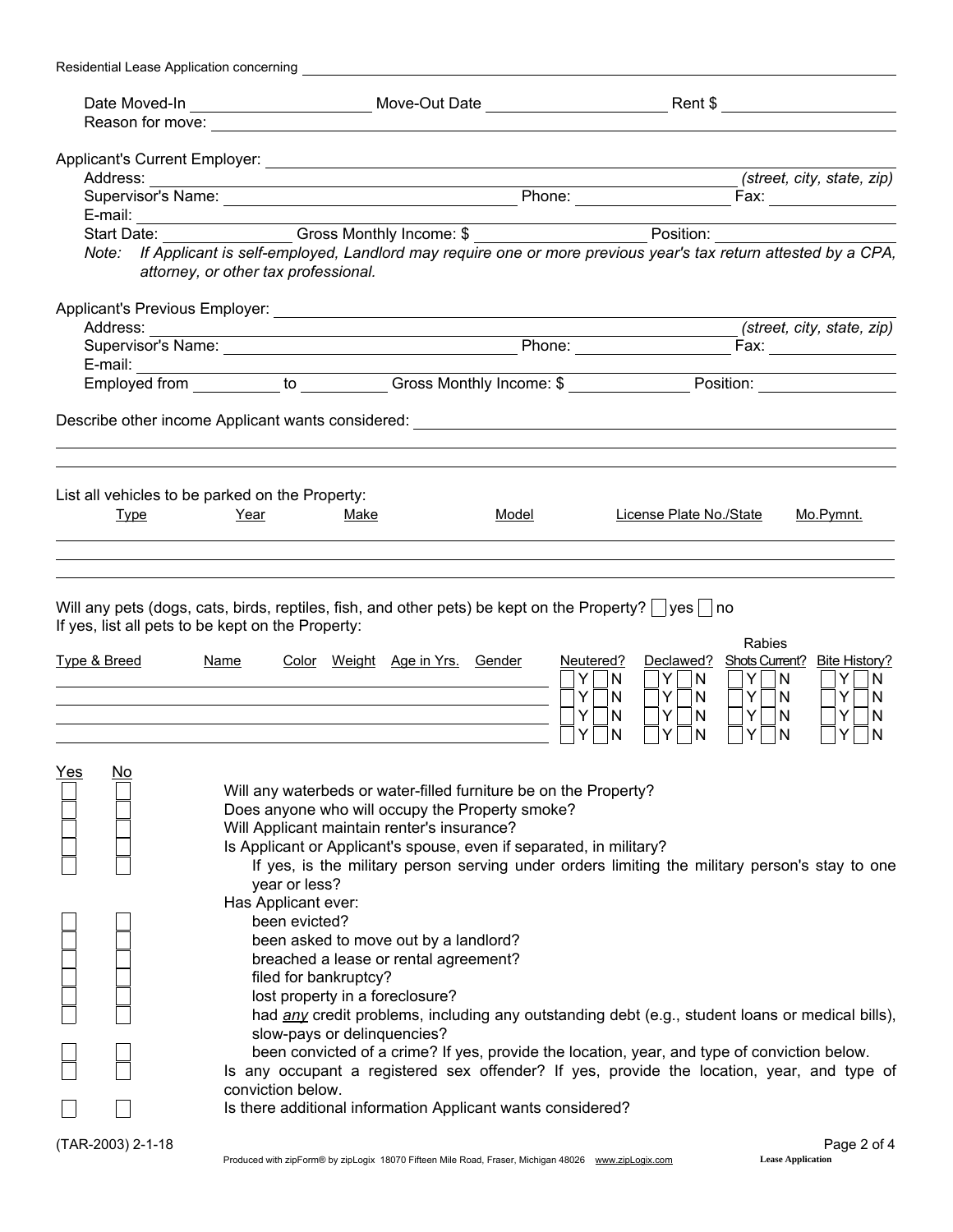| Residential Lease Application concerning |  |  |  |  |
|------------------------------------------|--|--|--|--|
|------------------------------------------|--|--|--|--|

Additional comments:

Authorization: Applicant authorizes Landlord and Landlord's agent, at any time before, during, or after any tenancy, to:

- (1) obtain a copy of Applicant's credit report;
- (2) obtain a criminal background check related to Applicant and any occupant; and
- (3) verify any rental or employment history or verify any other information related to this application with persons knowledgeable of such information.

Notice of Landlord's Right to Continue to Show the Property: Unless Landlord and Applicant enter into a separate written agreement otherwise, the Property remains on the market until a lease is signed by all parties and Landlord may continue to show the Property to other prospective tenants and accept another offer.

Privacy Policy: Landlord's agent or property manager maintains a privacy policy that is available upon request.

Fees: Applicant submits a non-refundable fee of \$ to (entity or individual) for processing and reviewing this application. Applicant  $\Box$  submits  $\Box$  will not submit an application deposit of \$ to be applied to the security deposit upon execution of a lease or returned to Applicant if a lease is not executed.

## Acknowledgement & Representation:

- (1) Signing this application indicates that Applicant has had the opportunity to review Landlord's tenant selection criteria, which is available upon request. The tenant selection criteria may include factors such as criminal history, credit history, current income and rental history.
- (2) Applicant understands that providing inaccurate or incomplete information is grounds for rejection of this application and forfeiture of any application fee and may be grounds to declare Applicant in breach of any lease the Applicant may sign.
- (3) Applicant represents that the statements in this application are true and complete.

| <b>Applicant's Signature</b>                      | Date                |                                                                              |  |
|---------------------------------------------------|---------------------|------------------------------------------------------------------------------|--|
|                                                   | For Landlord's Use: |                                                                              |  |
| On                                                |                     | (name/initials) notified                                                     |  |
| Applicant                                         | by<br>phone         | $\Box$ mail $\Box$ e-mail $\Box$   fax $\Box$   in person that Applicant was |  |
| not approved. Reason for disapproval:<br>approved |                     |                                                                              |  |

.